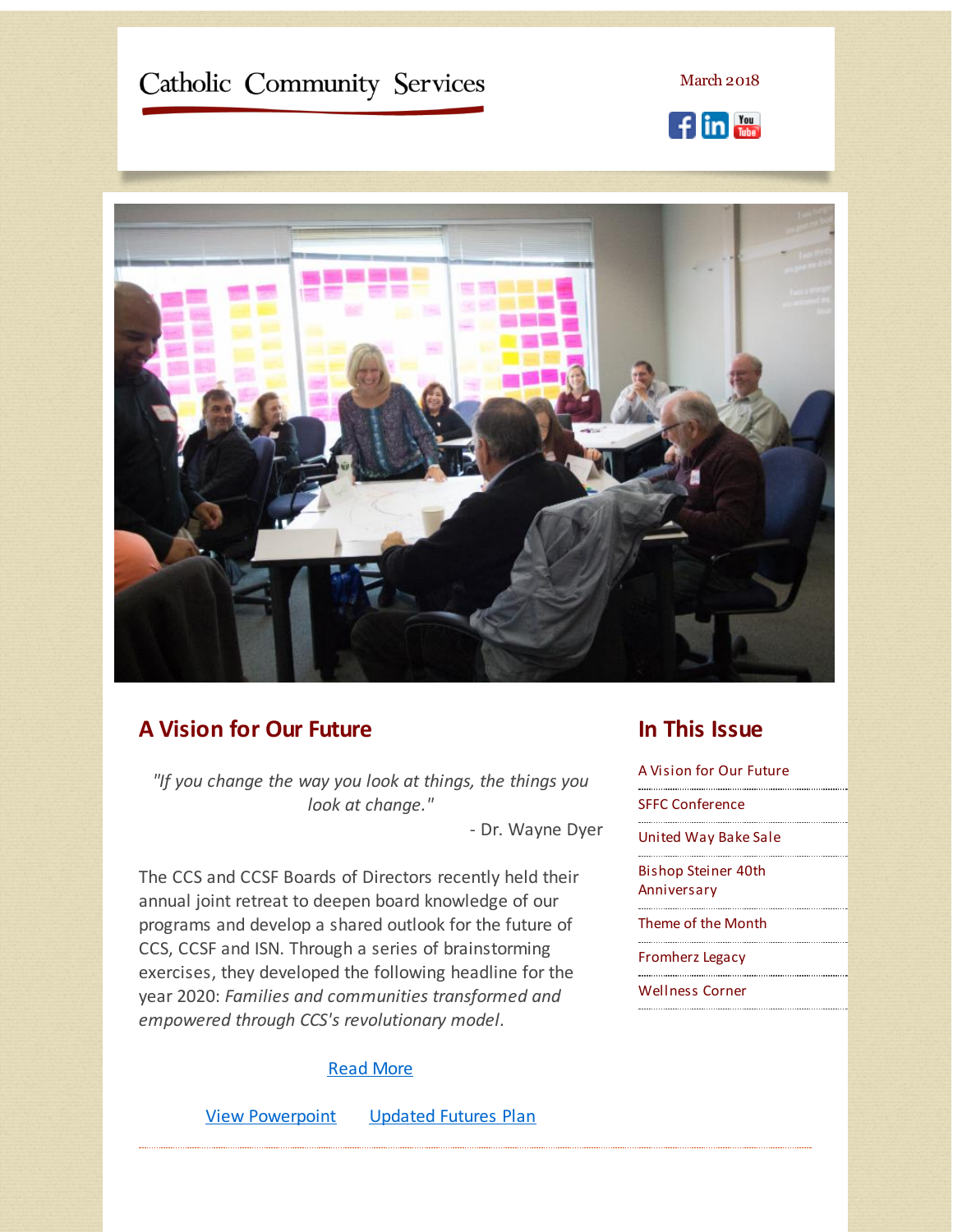

## **Safe Families for Children Hosts First Statewide Conference**

In observance of Child Abuse Prevention Month, Safe Families for Children (SFFC) will host an all-day conference on **April 13th** at the Chemeketa Viticulture Center, and all are welcome. The conference, themed "Strengthening Our Community," will feature renowned guest speakers and interactive workshops. This event is made possible by funding from The Ford Family Foundation.



[Learn](http://r20.rs6.net/tn.jsp?f=001zW7ZJejVdzoIzTi0ELvykNnJdT9frXCCXDSKzJuqtoi1kyZguwHNz5QQenUphmK96-_zKb4sKUXzMQQCvWLXzo1Fgbu_yOutK8k7OgV23B1ij0_gqqTtmEgZg7q0-f5X1wByVyR3BrnYCT2JDPuk7OTUc2a7tlhoYpf98Cur-sEPmQQR8iE02_0Ff9CifQEXrpWyRPTYQ7AQqUb4hMXPkrkccMSJQD6Ud-6fsthKodHVaaTIprTKNatMJU_kc3oR&c=&ch=) More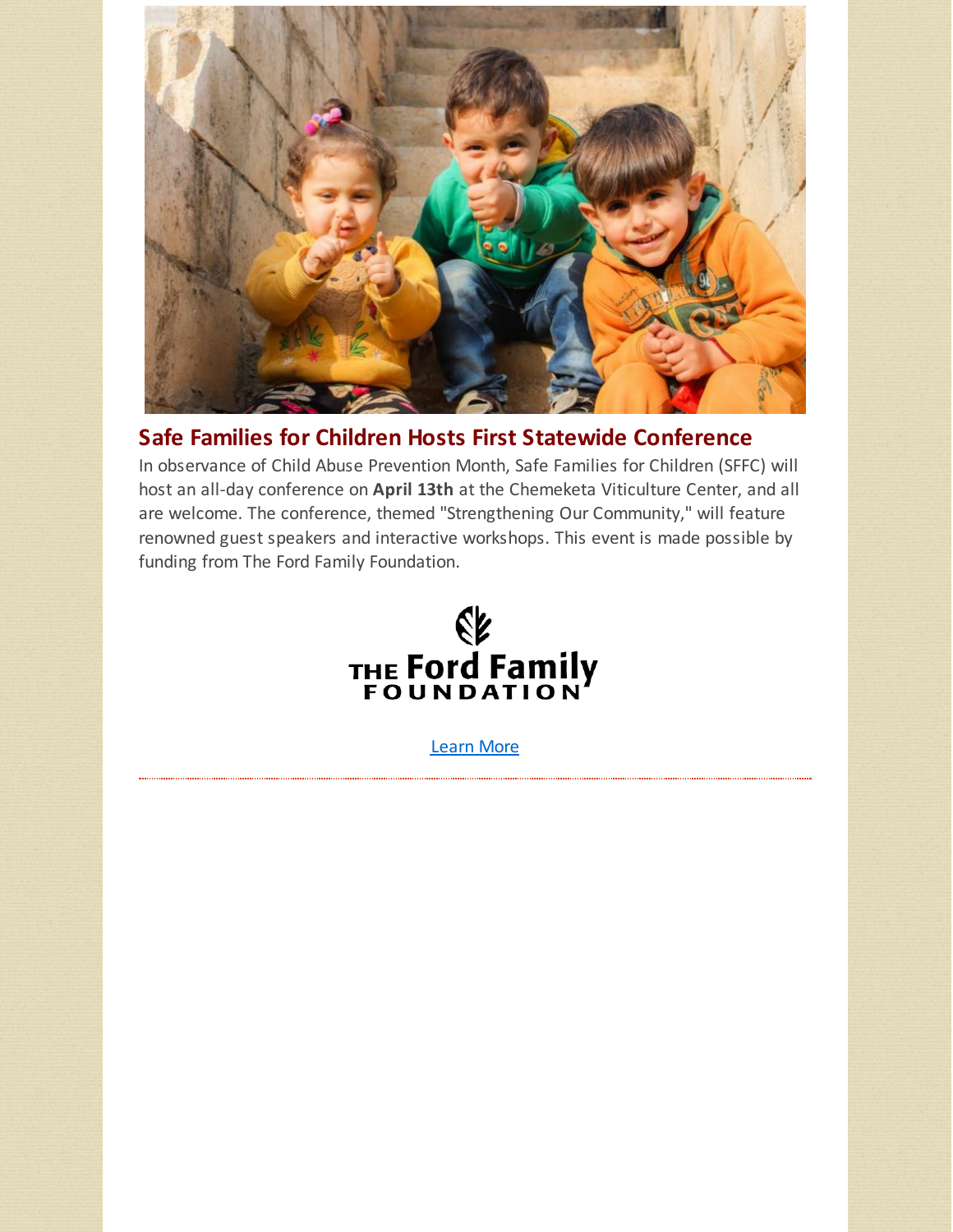

### **United Way Bake Sale**

Don't forget to mark your calendars for the annual United Way Bake Sale and Cake Competition this **Monday, March 19 from 9am-4pm** in the Bishop Steiner Building, room 220. Stop by and treat yourself to some homemade baked goods and bring treats for sharing. Submit your best Cake Boss creation, and don't forget to bid on your favorite cake! The categories this year are "All Things Spring," "Pinterest Fail," "Let the Games Begin," "And the Oscar Goes to..." and "Director and Officer Look-Alike." For those entering a cake in the "Pinterest Fail" category, please bring a photo of your inspiration! To enter a cake in the baking competition, email Marci Holmes at [mholmes@ccswv.org](mailto:mholmes@ccswv.org).

[View](http://r20.rs6.net/tn.jsp?f=001zW7ZJejVdzoIzTi0ELvykNnJdT9frXCCXDSKzJuqtoi1kyZguwHNz5QQenUphmK9-NjzQa521jnyVxxdUM4vUBQlivmK-66k6AuF-QgPQyOer-u2yjYv34pf9VmcT12r93H3-sB3AuJD2W6crCsTiDZCDPM67zKKs91MKKLHTHAhxMH0PxJpiVRnpLuYRmZ1QOPclXIcQVQglPKpQ9KmFDyKJ_tS4IXAAqfml1SPuc7uKS_-k9Ronw==&c=&ch=) Bake Sale Flier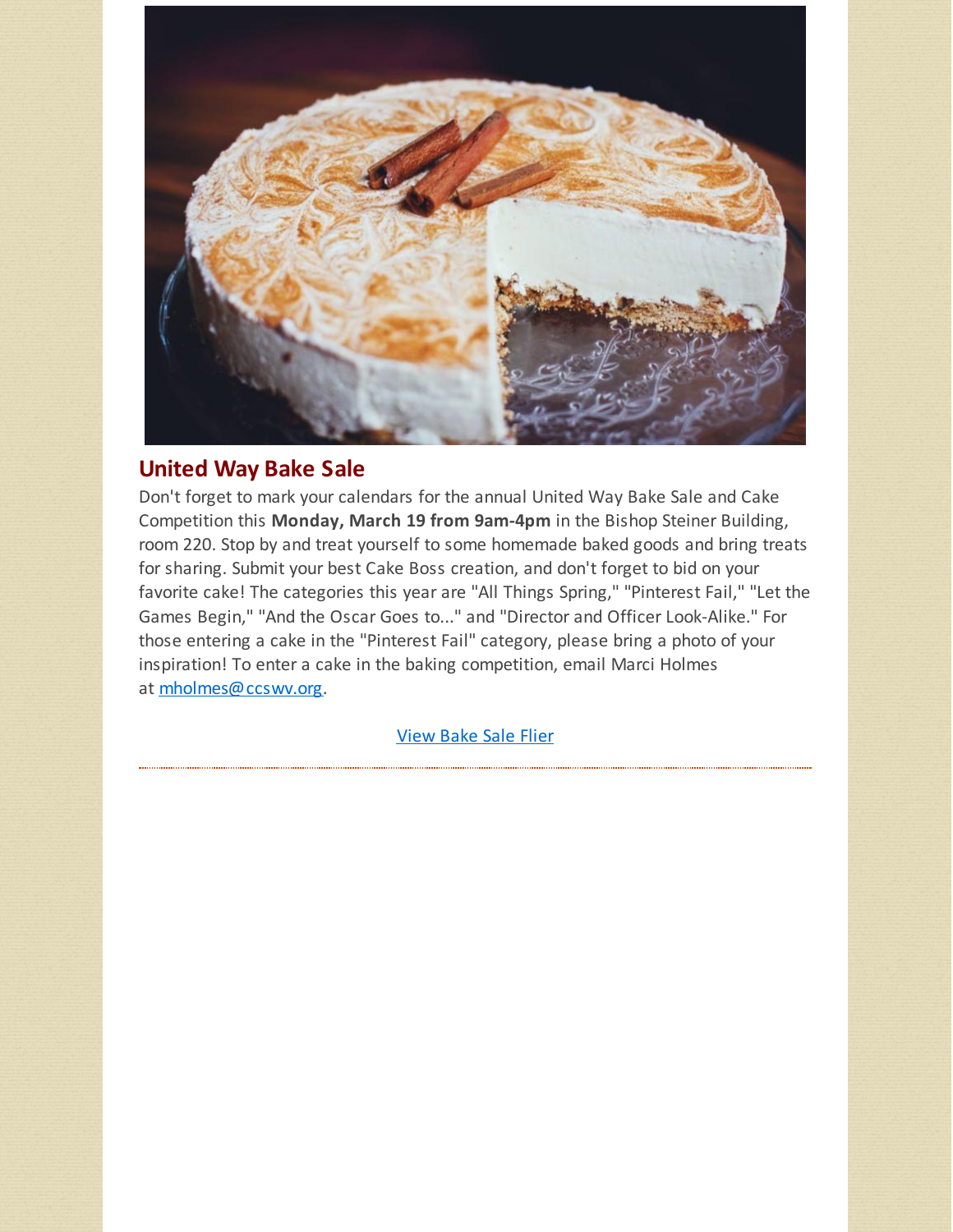

### **A Tribute to Bishop Steiner on his 40th Anniversary as a Bishop**

Friends and admirers gathered on March 2nd at BSB to celebrate Bishop Kenneth Steiner's 40th Anniversary as a bishop. Bishop Steiner has been a close friend and advocate for Catholic Community Services for decades. He is the namesake for our headquarters building on Portland Road. The Bishop's Circle, a group of supporters who come together to help us reach our sustainable funding goals, and our Legacy Society are also named after Bishop Steiner. Memorable highlights of the celebration included an open mic tribute and a recorded interview during which CCS Executive Director Jim Seymour asked Bishop Steiner about his life and vocation.

[Interview](http://r20.rs6.net/tn.jsp?f=001zW7ZJejVdzoIzTi0ELvykNnJdT9frXCCXDSKzJuqtoi1kyZguwHNz5QQenUphmK9P8HQhTTUp8uXwTKCQAJdEISyEsf6qLEk8luNm7o5-4XY6W5ieBVq4gIJSJWdlXYmbHYSok5JftYxqO7V_c-h7GnYxlfuLOCBRYYEfe-hMtITEgtGANX-Zw==&c=&ch=) [Gallery](http://r20.rs6.net/tn.jsp?f=001zW7ZJejVdzoIzTi0ELvykNnJdT9frXCCXDSKzJuqtoi1kyZguwHNz5QQenUphmK9XaSm5-N1-UI4fexBSBiJBmJBJOmw4w22pc1tjpGOAAeZ0wHVFfLH3oYUT4QasvsgX_hunNnaa9sC3TxxWaRoJiTt9AdFarSK9kDsNcMsllFe3FqEqrXfIlMYLuLcE7YDT_DFbJ16My8=&c=&ch=) [Open](http://r20.rs6.net/tn.jsp?f=001zW7ZJejVdzoIzTi0ELvykNnJdT9frXCCXDSKzJuqtoi1kyZguwHNz5QQenUphmK915G91GMBRmmAG9K9ilnXnD5v85KKr26Rgx3QYaWigj3_oWbtgJHZAXhl-9fkIbwKS1GsfefjJtyV09kFbGRrw16acZVrvfZKdtAyIYOTwbYa_W3IcSZkwA==&c=&ch=) Mic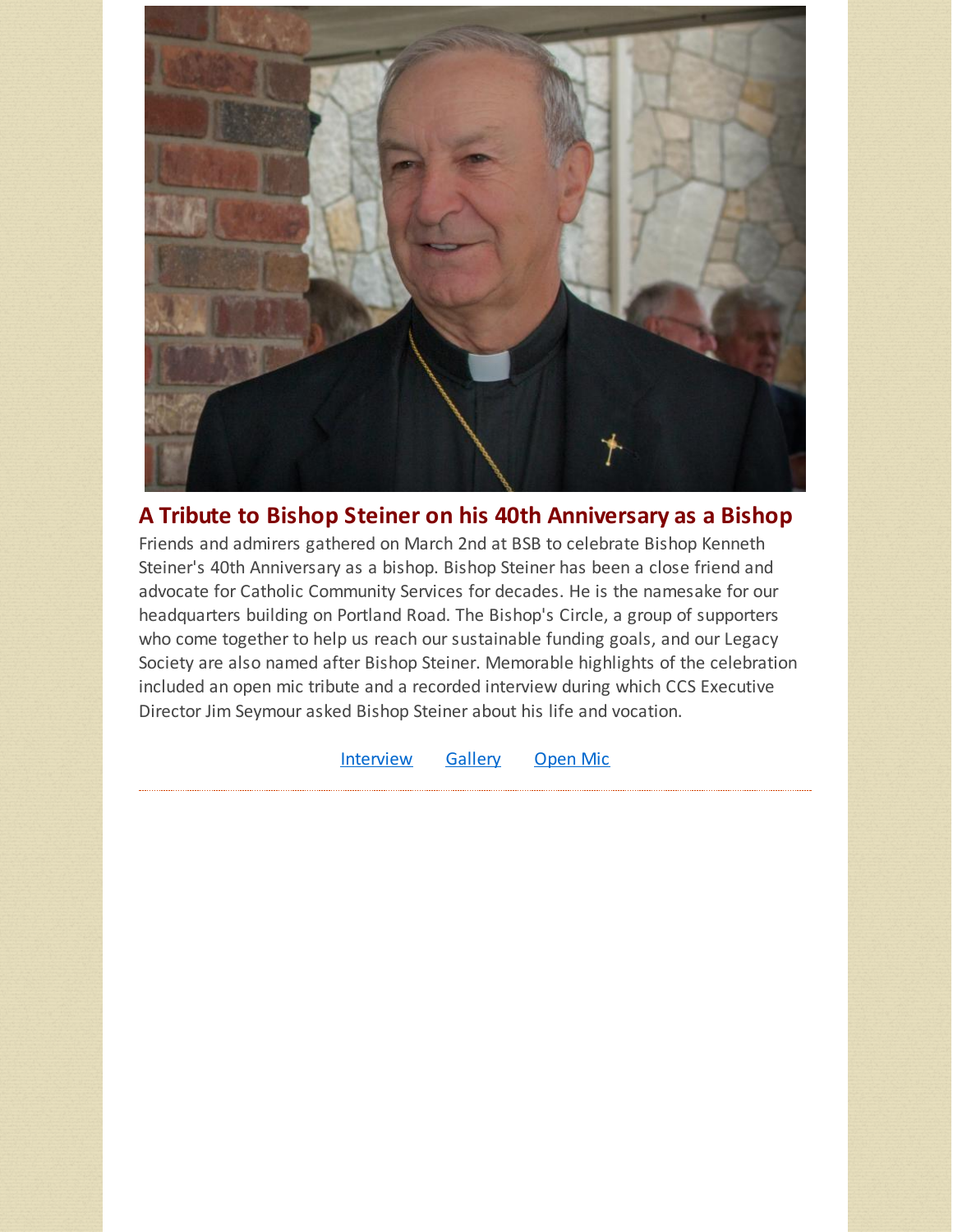

### **Sanctuary Theme of the Month - Democracy**

When we think of democracy, it is important to keep in mind the concept of "all one team," which includes the following concepts:

- A group of people working together
- With complementary skills
- Committed to a common purpose
- With common goals and
- A common approach
- For which they hold themselves and each other mutually accountable

#### [Learn](http://r20.rs6.net/tn.jsp?f=001zW7ZJejVdzoIzTi0ELvykNnJdT9frXCCXDSKzJuqtoi1kyZguwHNz5QQenUphmK9y-kkMKpM6NZshPCDZPcZ3TimwDEuw4tfi-7MzeOSzZoEsWB1APinUE1aPsHifT4EEo6BJPdxMGIeyIuNHWiTPqWfxS1STIzJlG_-ztkDfzfN6_sIMzTbFWAD9aeEx-NTn6R_FnDFOcc=&c=&ch=) More